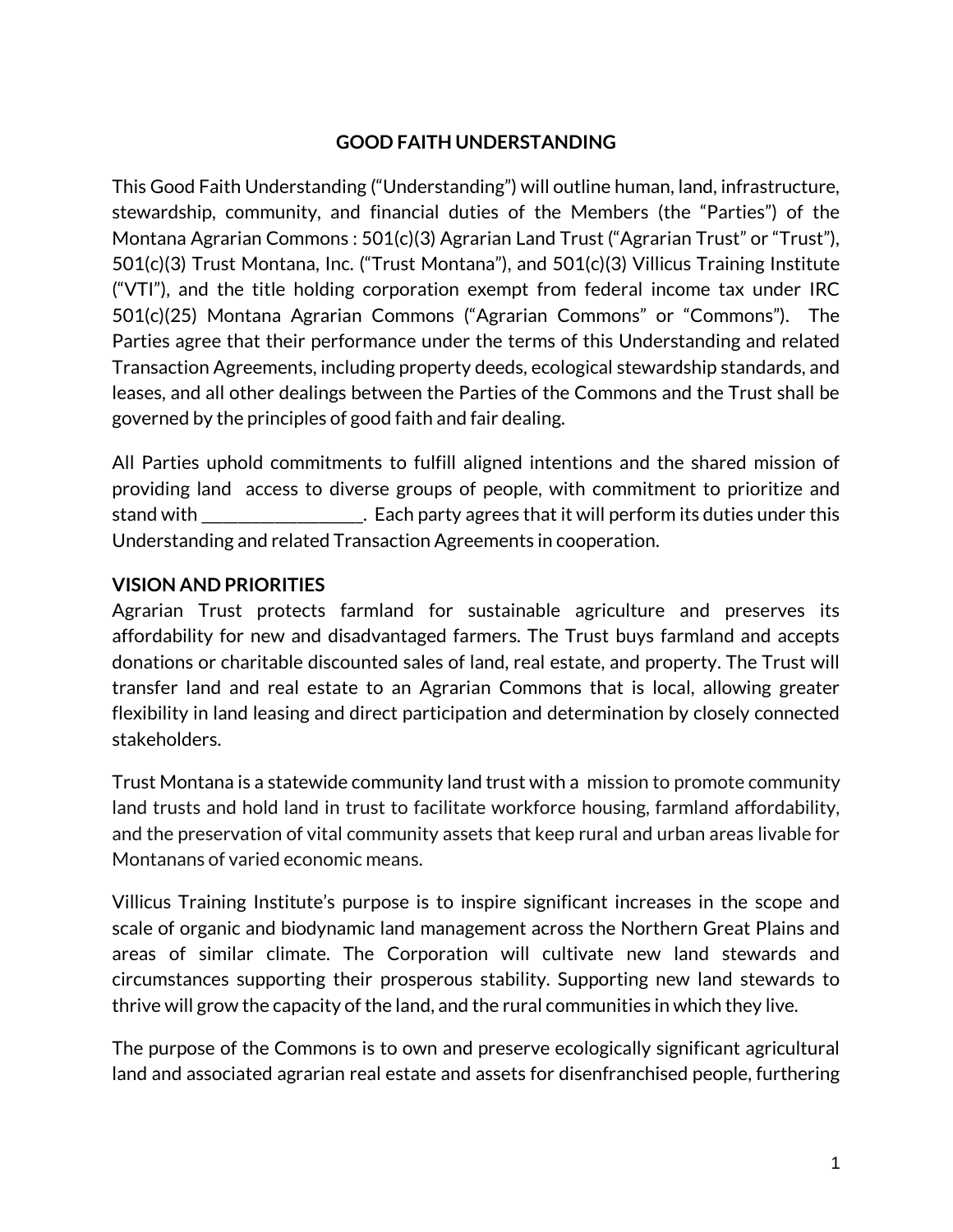the Trust's mission of supporting land access for next generation farmers. The Commons permanently protects farmland in communities across the country. The Commons further conveys 75-year lease tenure and equity interest to farmers, shares in ecological stewardship investment, and supports farm viability and local agrarian economies.

Agrarian Trust and Montana Agrarian Commons will identify, evaluate, and support land, real estate, and/or property opportunities for acquisition, investment, management, and stewardship. Agrarian Trust will raise capital to purchase land and to support the early stages of Montana Agrarian Commons operations, and may also raise capital to invest back into the earth, toward farm viability, and to support community wealth.

The Trust may retain a perpetual conservation easement, an Option to Reacquire, and/or a right of first refusal on land and real estate transferred to the Montana Commons, providing a layer of protection to ensure Agrarian Trust's mission and goals are successful.

## **MONTANA AGRARIAN COMMONS DUTIES**

The Agrarian Commons shall own agricultural land, property, and assets and levy and collect rent and lease revenue from land, real estate, and property tenure agreements. The Commons will commit its financial and human resources and community capital to ensure proper support, investment, stewardship, and management of land, soils, ecosystems, buildings, infrastructure, housing, and other agrarian property assets. The day-to-day actions of the Commons shall initially be undertaken by the employees of the Member organizations and shall be reimbursed as contractor services from the operating funds of the Commons. The Agrarian Commons Bylaws allow for the Commons BOD to engage employees, officers or agents to take over the day-to-day activities once the Commons is sufficiently capitalized and in a position to do so.

The Montana Commons shall engage and collaborate with Agrarian Trust to raise philanthropic and investment financial capital. The Commons shall engage community and network capital and will participate and support outreach, engagement, and communications efforts and activities of the Agrarian Trust in Montana. Agrarian Trust shall provide the human capital to lead, support, and partner on these activities and shall lead and be the sole member responsible for financial capital fundraising.

At the time of property acquisition, Agrarian Trust shall fund a baseline report, environmental Phase I testing, Title Report, and other due diligence needed as part of property acquisition prior to transferring the land into the Commons. The Baseline Report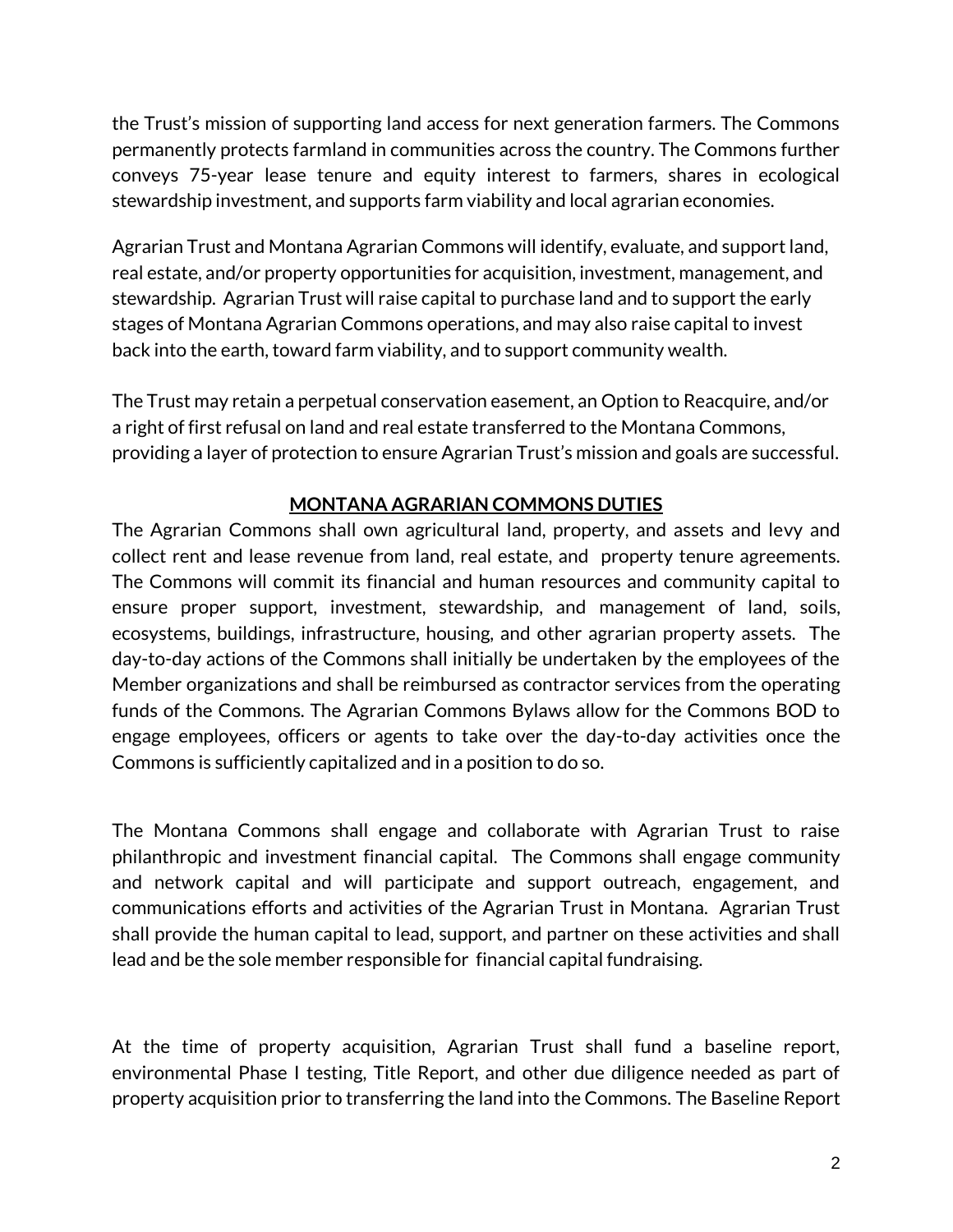for each property shall serve as a comprehensive assessment of all assets acquired into the Commons. Once in possession of the land, the Commons is obligated to conduct yearly monitoring and reporting of all land, real estate, and property and provide a Monitoring Report to the Trust. The Commons, and leaseholders of each property, are committed to and responsible for maintaining the whole property beyond "normal wear and tear" throughout the term of the lease and based on the Baseline Report(s). The Commons must also submit property deed, survey, lease, the execution of conservation easement(s), farm practice certification, farm/ranch management plan, forest management plan, soil testing, and other related Transaction Documents and property management documentation to Agrarian Trust. All Commons are required to comply with The Trust's capital building and grounds plan; however, each budget plan will vary for each Montana Commons property.

The Montana Commons shall report to and exchange with the Trust, and shall comply with requirements set forth by the Trust, IRS regulations, and State specific legal, financial, and reporting requirements. Commons roles and responsibilities will be guided by and shall adhere to the structure and language requirements set forth by Agrarian Trust, including standards set forth for each Commons and in the Property Management Plan for each property.

#### **MEMBER DUTIES**

#### Agrarian Trust shall

Separate from its board duties, oversee, guide, and support multiple Agrarian Commons across the US that are established and operated at a local level, as they are structured as affiliated land-holding entities. Montana Agrarian Commons is one such Commons. The Trust shall provide legal and financial support, including raising and organizing human, network, philanthropic and investment financial, and land capital. The Trust will commit its financial and human resources and capital to ensure (1) acquisition, (2) investment in, and (3) stewardship and management of land, buildings, infrastructure, housing, and other agrarian property assets to the standards set forth in the Property Management Plan, in the Ecological Stewardship and Farm and Ranch Standards, and in ways to align with and further Agrarian Trust's mission. Specifically, The Trust shall designate a portion of the financial capital raised for each Montana property transaction, between 8% and 10% for long term stewardship and endowment for property and between 3% and 5% for Montana Agrarian Commons operations. Additionally the Trust shall raise financial, human, and network capital to be used as start-up operating funds for each Agrarian Commons, anticipated to be between \$10,000 and \$20,000. After the initial years of operation (approximately 2-4 years), The Trust's goal is for each Commons to become financially independent of the parent organization as each Commons takes ownership of land and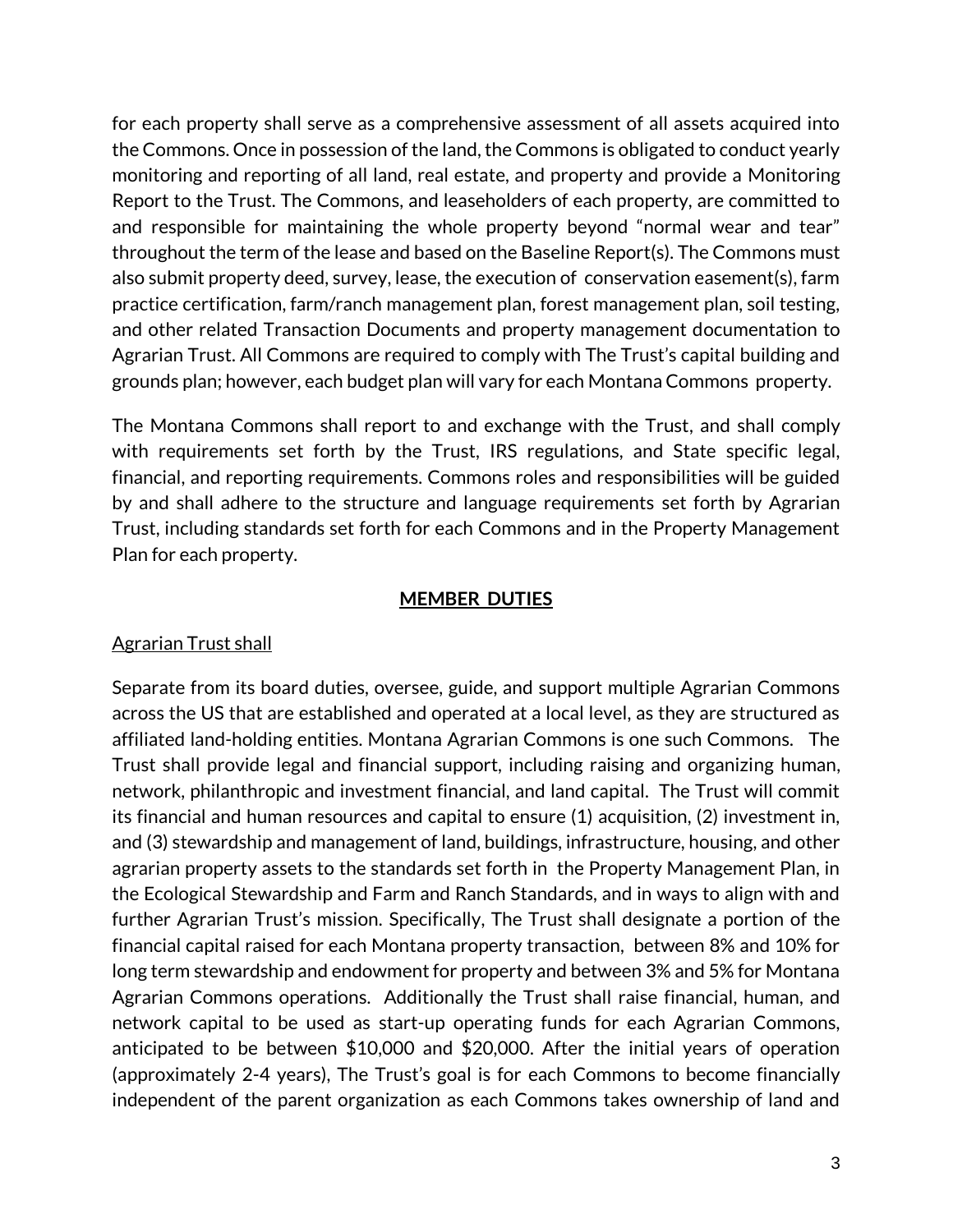property capital, with the understanding that farm and ranch projects will vary in scope, circumstances, and quantity, and that these factors direct the growth of each Commons . Agrarian Trust may also raise capital for investments in soils and ecosystem, renewable energy, housing, farm viability, and community engagement. At no time shall Trust Montana nor Villicus Training Institute be required to contribute financial or operating capital to the Commons.

The Trust shall receive charitable contributions of capital and shall use capital to acquire and invest in land, property, and agrarian assets. The Trust shall convey land, property, and agrarian assets to the Commons, subject to, at a minimum, an Option to Reacquire. The Trust shall convey property deed, survey, lease, the execution of conservation easement(s), farm practice certification, farm/ranch management plan, forest management plan, soil testing, and other related Transaction Documents and property management documentation at the time of conveying land, property, and/or other assets.

## **Trust Montana, Inc. shall**

Separate from its board duties, Trust Montana, Inc. shall act as a contractor that fulfills day-to-day Commons duties as-needed, such as searching for properties that may be a good fit for the Commons, providing Commons outreach and education to farmers and ranchers via conferences, meetings, and printed materials, vetting potential farm and ranch projects, overseeing land transfer legal documents and processes for the first project, managing set-up of the first project, including ground lease signings, authoring of monitoring plans, and setting up systems for long term stewardship. Agrarian Trust shall provide financial capital to fund the contract role for up to five years at up to approximately \$10,000 per year. Once land and property capital is owned by the Commons the lease and rent revenues collected shall be allocated to fund the contractor role.

## **Vilicus Training Institute shall**

Separate from its board duties, Vilicus Training Institute shall act as a contractor that fulfills day-to-day Commons duties as-needed, such as searching for properties that may be a good fit for the Commons, providing Commons-focused outreach and education to farmers and ranchers via conferences and meetings, assisting Trust Montana in vetting potential farm and ranch projects and potential lessee farmers, and working to prepare apprentice farmers and ranchers for long-term leases on Commons land, if applicable. Agrarian Trust shall provide financial capital to fund the contract role for up to five years at up to approximately \$10,000 per year. Once land and property capital is owned by the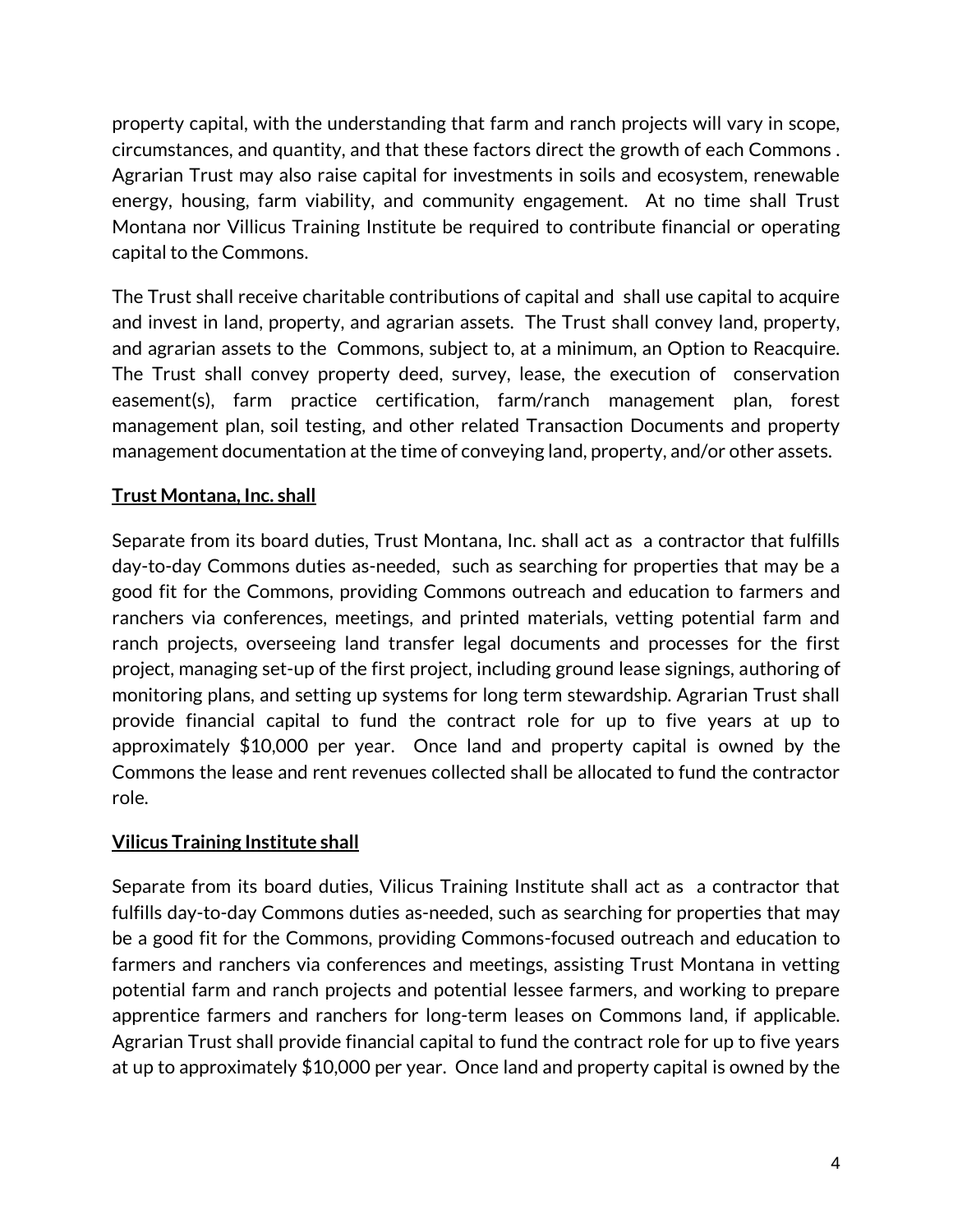Commons the lease and rent revenues collected shall be allocated to fund the contractor role.

#### **ABANDON PROPERTY**

Should Agrarian Commons fail to comply with the reporting or other requirements set forth by the Trust, IRS regulations, or the State, after receiving written notice from the Trust, the Commons shall have a 365 day cure period. Should the Commons fail to cure the default described in the notice, the Trust may determine that the Commons has abandoned the property. In that instance, the Trust may remedy the abandonment through such actions as deemed necessary by the Trust, including exercising its Option to Reacquire.

## **LAND STEWARDSHIP**

The Trust, the Commons, and leaseholders shall jointly carry out ecological stewardship that includes soil regeneration and diverse ecosystems management for sustainable food production and wildlife habitat management. All stewardship practices shall be guided by Ecological Stewardship and Farm and Ranch Standards and shall be chemical-free, sustainable, diversified, and rotation-based and strive for a system of low or no off- farm inputs.

No mineral, timber, soil, water, and/or natural resource extraction is allowed on each property unless to facilitate a Commons based sustainable management plan that is approved by the Commons and is of benefit to agricultural sustainability and soil and ecological restoration, regeneration, and health of people and planet..

## **DISPUTE RESOLUTION**

The Parties to this Good Faith Understanding hereby agree that, in the event of any dispute between the Parties relating to this Understanding, The Agrarian Trust, Trust Montana, Vilicus Training Institute, and The Commons shall first seek to resolve the dispute through informal discussions. In the event any dispute cannot be resolved through informal discussions within ninety (90) calendar days, after being brought by a party to the attention of the other party, the Parties agree that the dispute will be negotiated between the relevant Parties through mediation, if the Parties can agree on a mediator. The costs of mediation shall be shared equally by the Trust and the Commons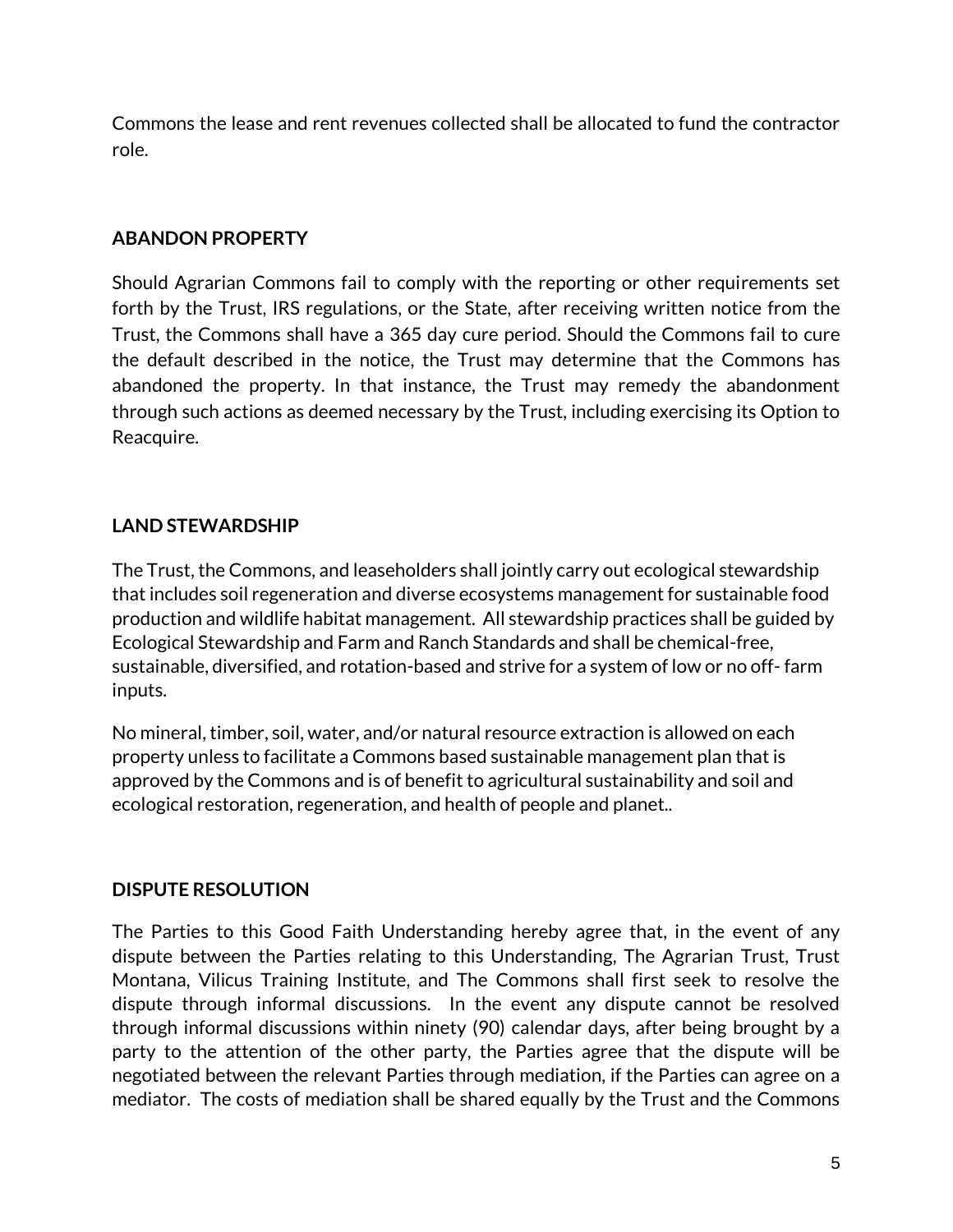and, if organizationally involved, Trust Montana and Vilicus Training Institute. Neither the Trust nor the Commons waives its legal rights to adjudicate this Understanding in a legal forum. Any criminal act is an exception to this clause.

#### **NO FAULT and NEGLIGENCE**

Each party shall be completely released from all liability, claims, debts, and/or obligations to the other party, including all claims for incidental, special, or consequential damages. Neither the Commons Members nor the Commons acknowledges any fault or liability with respect to any claim or contention in connection with either the Trust's or the Common's performance. The Commons, the Trust, and any lessees agree to release, indemnify, and hold each other harmless, except in cases of gross negligence.

## **WASTE**

The Commons is obligated to maintain lease agreements and ownership responsibilities so as not to allow or create waste (f). If the Trust determines that the Commons is responsible for waste, the Trust may exercise the Option to Reacquire.

## **LIABILITY & INSURANCE**

#### Lessee to Agrarian Commons

Please see Equitable Lease as to liability and insurance requirements.

#### Agrarian Commons to Agrarian Trust

The Commons shall carry property and liability insurance policies to cover all properties and lands. The Board of Directors of the Commons shall obtain directors and officers insurance through Agrarian Trust's insurance policy. Payment of insurance policies for the Commons shall be the responsibility of Agrarian Trust.

If some parcels of land or housing are not under a lease and/or in Commons ownership, the Commons must secure and maintain liability insurance for these properties until a new lessee is in place. The Commons shall pay and keep current on property tax, fees, and assessments during this transition period. The Commons shall pay and keep current and active accounts with basic utilities (e.g. water, electric, sewer).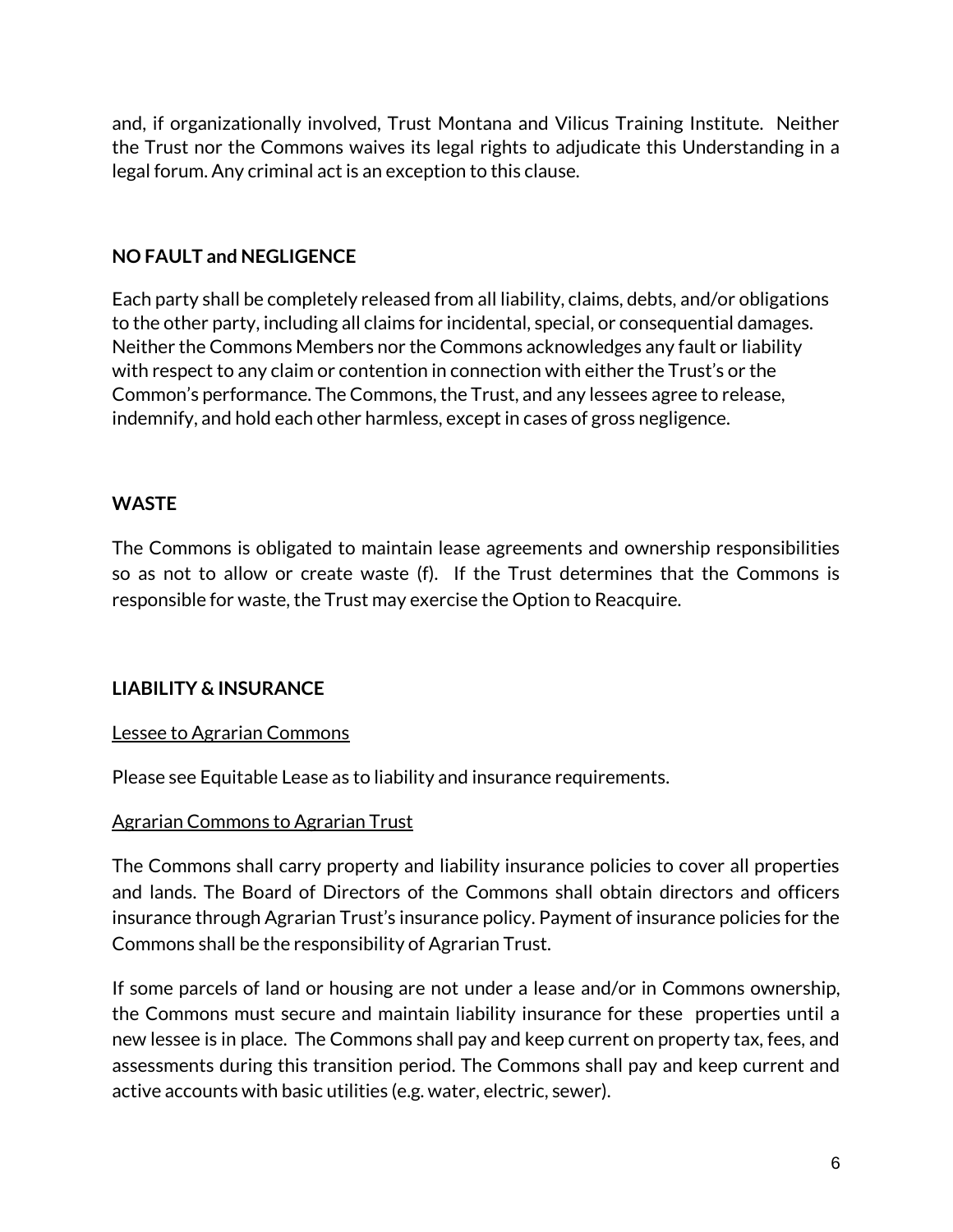# **IRS REQUIREMENTS OF 501(c)(3) and 501(c)(2) or 501(c)(25)**

Agrarian Trust is responsible for: (1) ensuring that the Commons continue to qualify for tax- exemption; (2) verifying that any new Commons are exempt; and (3) updating the IRS on an annual basis of new Commons, Commons no longer to be included in the Agrarian Trust group exemption letter, and Commons that have changed their names or addresses. Annual updates from Agrarian Trust to the IRS must include information about changes in purposes, character, or method of operation of Commons included in the group exemption letter.

The Trust has the option of filing a group 990 tax return that covers the Commons, to include aggregated data from all the Commons. However, each Commons must agree to be included in the group return, and not file its own return. If a Commons chooses not to file as part of a group 990 tax return, it will be responsible for filing its own 990 tax return each year and to provide a copy to the Trust.

# **ADDITIONAL LAND, REAL ESTATE, and/or PROPERTY**

After the Trust and the Montana Commons execute this instrument, any and all future land, property, and/or real estate assets acquired as a part of the Montana Commons will be obligated to adhere to the terms of this Understanding. For example, if a Montana Commons' land is leased from a federal or state agency or another land trust, the land involved in the transaction shall conform to the terms of this Understanding and/or have a transition plan under which conformance would be obtained. All terms of this Understanding shall be considered retroactive.

## **AGRARIAN COMMONS TO AGRARIAN COMMONS COLLABORATION**

Collaboration between the Montana Commons with other established Commons across the United States is essential to ensure long-term vitality and sustainability. Collaboration may include resource sharing, movement and awareness building, collective learning, collective marketing, and general solidarity-based networking.